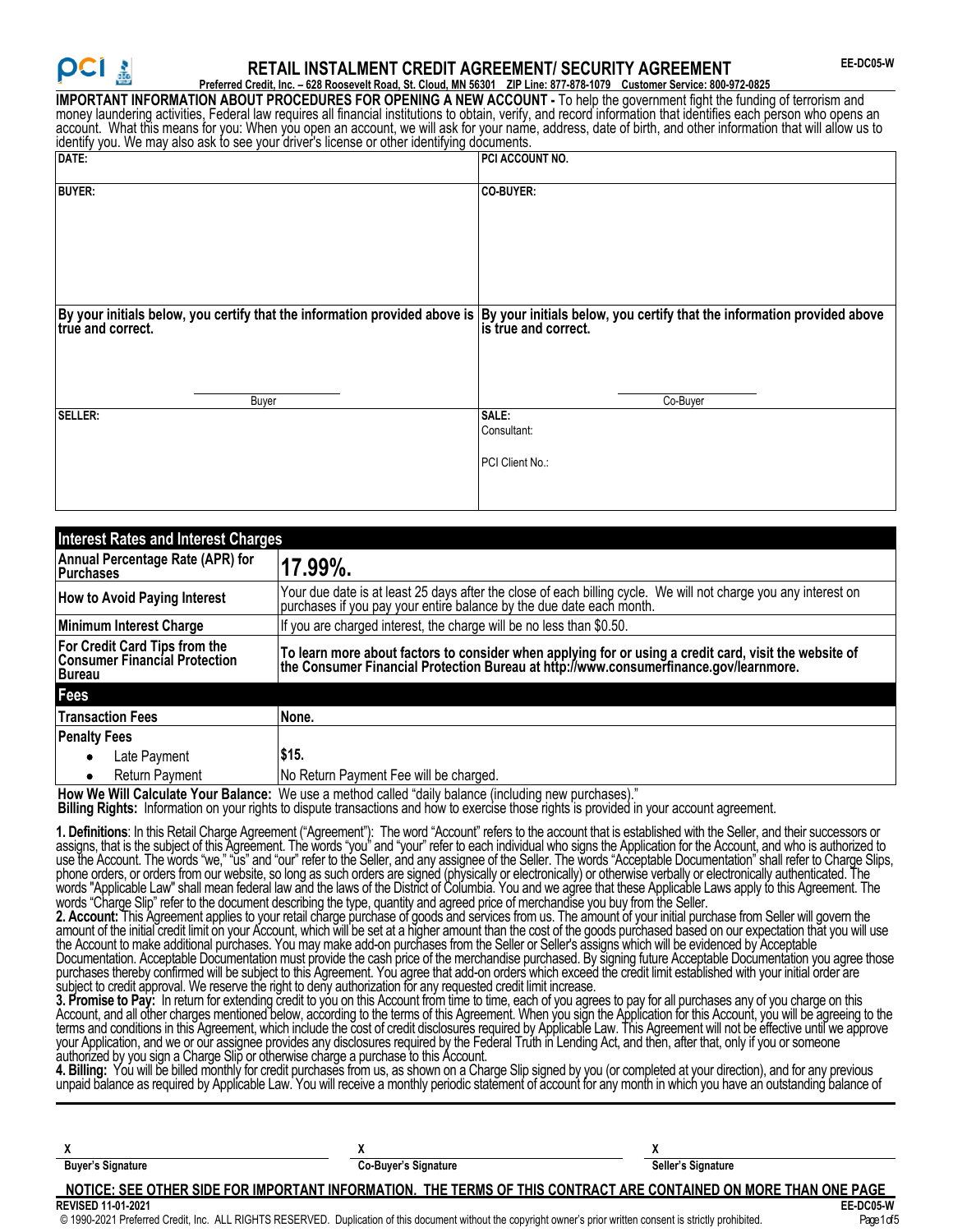more than \$1.00 or on which an Interest Charge has been imposed. Your monthly periodic statement of account will show your new unpaid balance, any new purchases you have made since your last monthly periodic statement of account, and your Minimum Monthly Payment. Your credit limit will also be shown on your monthly periodic statement of account.

5. Payment: You have the right to pay your entire balance in full or more than the Minimum Monthly Payment at any time. Otherwise, you agree to pay at least the Minimum Monthly Payment, which includes Interest Charges. You must make payment in U.S. Dollars, with a draft, money order, or check drawn on a U.S. Bank or the U.S. Post Office. We may accept late payment, partial payments, or any payments marked "payment in full," without losing any of our rights under this Agreement or Applicable Law.

**6. Interest Charges**: Unless you are offered a Promotional Credit Plan as described below, and as not prohibited by Applicable Law, Interest Charges will begin to accrue upon delivery of the merchandise you purchase. Delivery occurs upon the earlier of the date of shipment of the merchandise, or the date of hand delivery of the merchandise. No Interest Charges will be imposed on new purchases, however, if: (a) there was no outstanding balance under your Account at the beginning of the billing period in which the purchase was made (which includes the period in which you make your initial purchase of merchandise under this Agreement), and (b) you pay off your Account in full by the payment due date reflected in the monthly periodic statement of account for that billing period (though no payment may be due). We figure the Interest Charge on your Account by applying the daily periodic rate to the "daily balance" of your account for each day in the billing cycle. To determine the daily balance, we take the beginning balance each day, add any new charges posted that day, and subtract any payments and credits posted that day. This gives us the daily balance. Then, we calculate the amount of interest charged by multiplying the applicable daily periodic rate by each daily balance on your account. Your Interest Charge for the billing cycle is the sum of the interest amounts that were charged each day during the billing cycle. Your daily periodic rate and the corresponding Annual Percentage Rate are indicated on the chart below. The daily periodic rate will be the annual rate divided by 365 (366 in a leap year).

| Applicable    | <b>Daily</b>         | Corresponding | By your initials below, you acknowledge Interest                                       |
|---------------|----------------------|---------------|----------------------------------------------------------------------------------------|
| Law           | <b>Periodic Rate</b> |               | ANNUAL PERCENTAGE RATE Charges will be imposed in amounts or rates not to              |
| DC            | 0.0493%              | 17.99%        | ∃exceed those in the chart to the left unless<br>otherwise stated on your Charge Slip. |
| $\sim$ $\sim$ | .                    |               | Co-Buver<br>Buver                                                                      |

Notwithstanding the above, if we receive payment in full of the outstanding balance of your Account, as shown on the billing statement, within 25 days after the end of that billing period, we will not impose Interest Charges for the current billing period.

**7. Minimum Monthly Interest Charge**: As not prohibited by Applicable Law, if the Interest Charge that results from the application of the above stated daily periodic rate (the "Calculated Interest Charge"), is less than \$0.50, we will impose a minimum monthly **INTEREST CHARGE** of \$0.50.

**8. Minimum Monthly Payment**: You will make payments of at least the total Minimum Monthly Payment each month as required by our monthly periodic statements of account. Your total Minimum Monthly Payment will consist of: (1) any past due amounts, and (2) a regularly scheduled Minimum Monthly Payment. The regularly scheduled Minimum Monthly Payment will be the greater of: (a) \$25; or (b) the highest regularly scheduled Minimum Monthly Payment shown on any Charge Slip you execute, not to exceed 3.5% of the Account balance immediately following the first or any subsequent purchase on your Account.

**9. Promotional Credit Plans**: In addition to purchases that accrue Interest Charges and require monthly payments as described previously in this Agreement, as part of this Account, Promotional Credit Plans may be offered from time to time on specific additional purchases for qualified buyers. Purchases made under these Promotional Credit Plans may have different interest charge calculations and required minimum payments. A Promotional Credit Plan is strictly limited by its terms and the terms and conditions of the special promotion to which it relates. In addition, the benefits of a Promotional Credit Plan will expire and all accrued Interest Charges in these plans will be added to your Account if you fail to pay the promotional balance by the end of the promotional period or you are in default for a period of 60 or in these plans will be added to your Account if you fail to pay the promotional balance by the end of the promotional period or you are in default for a period of 60 or<br>more days during the promotional period. The special

**9.a. Same as Cash Plan**: If you pay the full purchase price before the expiration date of a Same as Cash Plan, as indicated on your monthly periodic statement of account, and pay the Minimum Monthly Payment each billing period when due, no Interest Charges will be imposed on the purchase. If such payments are not made, Interest Charges from the date of delivery will be added to your Account either when you fail to make a payment within 60 days of the due date or, at the end of the Same as Cash Plan period if any portion of the promotional balance remains outstanding.

9.a.1 How Payments Are Applied When Same as Cash Plan Is In Effect: Unless otherwise required by Applicable Law, during the two billing cycles immediately preceding expiration of the Same as Cash Plan period, any amount paid in excess of the minimum payment due will be allocated first to the balance subject to the Same as Cash Plan and any remaining portion to any other balances. We may offer Same as Cash Plan periods of 6 months, 9 months, 12 months or of different lengths that we will announce from time to time.

**10. Application of Payments:** Unless otherwise required by Applicable Law, payments except down payments, shall be applied first to past due Minimum Monthly Payments, beginning with the oldest, then to the current Minimum Monthly Payment, and then to other unpaid late fees, costs and fees arising under this Agreement. **11. Other Charges:**

**11.a. Late Fees:** You will pay the maximum late fee allowed (which you agree we will add to the balance due on your Account) for payments not made on time, calculated as Applicable Law allows. The statutory time period for imposition of a Late Fee is 10 days after the due date ("Due Date') for each payment not received on the scheduled Due Date. Currently, the maximum late fee allowed is \$15. Notwithstanding the preceding provisions, you will not be charged more than the amount of the required minimum periodic payment due immediately prior to the assessment of the late payment fee.

**11.b. Phone Payment Processing Fee:** You will pay the current phone payment processing fee (which you agree we will add to the balance due on your Account) for each expedited payment you make by phone. The current phone payment processing fee is \$11.75.

**12. Security Agreement**: You grant us a purchase money security interest in each household good purchased with this Account ("Goods") to the full extent not prohibited by Applicable Law (including the Uniform Commercial Code which may require that we sign, file or record one or more UCC financing statements, fixture filings or other documents to perfect or otherwise protect this security interest). You will, on request, take all reasonable actions requested by us to preserve and protect the Goods and our security interest in the Goods. You also agree to take all reasonable actions requested by us to establish, determine the priority of, perfect, continue the perfection of, terminate or enforce our security interest in the Goods and our rights under this Agreement. In addition to other rights we may have under this Agreement, if you do not make payments as agreed, this security interest allows us to take actions not prohibited by Applicable Law governing security interests in the Goods. You also agree to keep the Goods installed at the address you provided in your credit application and to not remove or alter the Goods without our prior written consent. You may lose the Goods if you do not meet your obligations to us under this Agreement. We have not (and will not) take any security interest to secure repayment of obligations under this Agreement apart from an interest in goods as set forth herein, even when a financing statement is filed. Accordingly, we do not maintain any interest in your dwelling or real property and waive any right we (or our assignee) may have to foreclose on real property pursuant to any applicable real property foreclosure laws.

**13. Default**: If you fail to make any payment when due, or if the prospect of your payment, performance, or our realization of collateral is significantly impaired, to the extent not prohibited by Applicable Law, and subject to any notice required by Applicable Law, we may declare the full remaining balance immediately due and payable. We may also repossess any article of merchandise in which we retain a security interest if we do so peacefully and the law allows it. Notwithstanding the preceding provisions, in the event of a late payment or nonpayment, we will not declare the full remaining balance immediately due and payable or repossess any article of merchandise if, within ten days of the date on which the installment was due, we receive payment together with any late fees. If you fail to pay within 10 days

| <b>Buyer's Signature</b>  | <b>Co-Buyer's Signature</b>                                                                                      | Seller's Signature |
|---------------------------|------------------------------------------------------------------------------------------------------------------|--------------------|
|                           | NOTICE: SEE OTHER SIDE FOR IMPORTANT INFORMATION. THE TERMS OF THIS CONTRACT ARE CONTAINED ON MORE THAN ONE PAGE |                    |
| <b>REVISED 11-01-2021</b> |                                                                                                                  | EE-DC05 W          |

1990-2021 Preferred Credit, Inc. ALL RIGHTS RESERVED. Duplication of this document without the copyright owner's prior written consent is strictly prohibited. Page2of5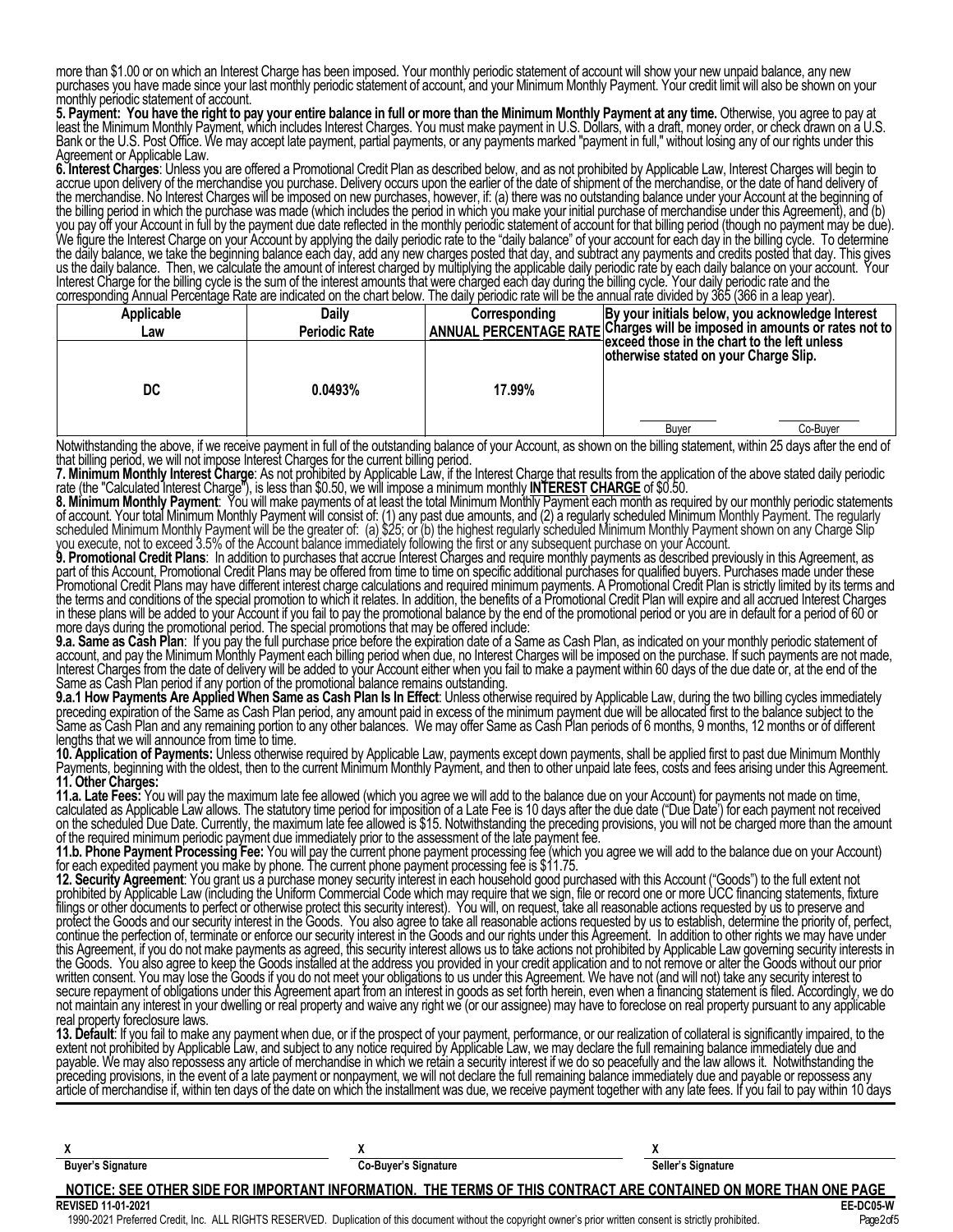of the due date, we may, at our option, declare the full remaining balance immediately due and payable, to the extent permitted by Applicable Law. In addition, we will not repossess any merchandise. Unless required by Applicable Law to provide you a notice of a right to cure, you agree that we do not have to give you notice that we intend to demand or are demanding immediate payment of all you owe.

**14. Canceling or Reducing Your Credit Limit:** We have the right at any time to limit or terminate the use of your Account and raise or lower your credit limit without giving you advance notice. Some purchases will require prior authorization, in which case you may be asked to provide identification. If our authorizations system is unavailable, we may not be able to authorize a transaction, even if you have sufficient credit. We will not be liable to you if this happens. We are not responsible for the refusal of anyone to accept or honor an addition to this Account. In addition, even if you cancel the use of your Account, you are still responsible for any Account balances incurred by an authorized user that remain unpaid.

**15. Change in Terms:** You agree that we may amend the terms of this Agreement, subject to any notice required by Applicable Law. To the extent not prohibited by Applicable Law, any new terms may be applied to any balance Applicable Law, any new terms may be applied to any balance existing on the Account at the time of the change, as well as subsequent transactions.

**16. No Oral Modifications:** You agree that we are not bound by any oral agreements or oral modifications to this Agreement.

**17. Delay in Taking Action**: We will not lose any of our rights under this Agreement if we delay taking action for any reason. To the extent not prohibited by

Applicable Law, we may take other action not described in this Agreement, and by doing so will not lose our rights under this Agreement.

**18. Severability:** If any provision of this Agreement is found to be unenforceable, all other provisions shall remain in full force and effect.

**19. Applicable Law:** The law that applies to this Agreement is defined in this Agreement at paragraph 1. Definitions.

**20. Telephone Recording**: You understand and agree that for our mutual protection, we may electronically record any of your telephone conversations conducted with Seller or Seller's assigns, including Preferred Credit, Inc. (PCI), without further notice to the parties to such conversations. These telephone conversations include all conversations between you and Seller or Seller's assigns communicated via traditional telephone wire and wireless devices such as cordless and cellular phones. You acknowledge and consent to the retention of and use of such recordings by Seller or Seller's assigns, their employees, representatives and agents of all information and data obtained in any recorded conversation for purposes of settling disputes as well as for ongoing quality assurance programs.

**21. Communications:** You expressly authorize us or our agents to contact you at any phone number (including mobile, cellular/wireless, or similar devices), fax number, or email address, you provide at any time, for any lawful purpose. The ways in which we may contact you include live operator, automatic telephone dialing systems (auto-dialer), prerecorded message, text message, fax, or email. Such lawful purposes include, but are not limited to: obtaining information; account transactions or servicing-related matters; suspected fraud or identity theft; collection on the Account; and providing information about special products and services. You agree to pay any fee(s) or charge(s) that you may incur for incoming communications from us or outgoing communications to us, to or from any such number, or email address, without reimbursement from us.

email address, without reimbursement from us.<br>22. Credit Investigation and Reporting: You agree that we may investigate your credit in connection with the initial extension, review, or collection of your Account. You agree that we may examine employment and income records, verify your credit references, and report to credit reporting agencies, merchants, and other creditors the status and payment history of your Account. A negative credit report may be submitted to a credit reporting agency if you fail to fulfill the terms of your credit obligations.

Seller certifies that the information contained in the contract complies with the District of Columbia Municipal Regulations, Title 16, Chapter 1.

### **BUYER'S RIGHT TO CANCEL**

**If this agreement was solicited at or near your residence and you do not want the goods or services, you may cancel this agreement by mailing a The notice must say that you do not want the goods or services and must be mailed before midnight of the third business day after you sign this must be mailed to:**

| FIRM:           |                    |      |
|-----------------|--------------------|------|
| <b>ADDRESS:</b> |                    |      |
| CITY:           | <b>ITATE.</b><br>. | ZIP: |

**If you cancel, the seller may not keep any of your cash down payment.**

| <b>ARBITRATION PROVISION</b>                                                                                                                                                                                                      |  |  |  |
|-----------------------------------------------------------------------------------------------------------------------------------------------------------------------------------------------------------------------------------|--|--|--|
| This Arbitration Provision significantly affects your rights in any dispute with us. Please read this Arbitration Provision carefully before you sign it.<br> 1. EITHER YOU OR WE MAY CHOOSE TO HAVE ANY DISPUTE BETWEEN US DECID |  |  |  |
|                                                                                                                                                                                                                                   |  |  |  |
| 2. IF A DISPUTE IS ARBITRATED, YOU AND WE WILL EACH GIVE UP OUR RIGHT TO A TRIAL BY THE COURT OR A JURY TRIAL.<br>3. IF A DISPUTE IS ARBITRATED, YOU WILL GIVE UP YOUR RIGHT TO PARTICIPATE AS A CLASS REPRESENTATIVE OR CLASS ME |  |  |  |
| ANY CLASS CLAIM YOU MAY HAVE AGAINST US.                                                                                                                                                                                          |  |  |  |
| 4. THE INFORMATION YOU AND WE MAY OBTAIN IN DISCOVERY FROM EACH OTHER IN ARBITRATION IS GENERALLY MORE LIMITED THAN IN A                                                                                                          |  |  |  |
| ILAWSUIT.                                                                                                                                                                                                                         |  |  |  |
| 5. OTHER RIGHTS THAT YOU AND WE WOULD HAVE IN COURT MAY NOT BE AVAILABLE IN ARBITRATION.                                                                                                                                          |  |  |  |
| 6. EVEN IF A DISPUTE IS ARBITRATED, WE CAN STILL REPOSSESS YOUR MERCHANDISE IF YOU DO NOT HONOR YOUR AGREEMENT AND YOU                                                                                                            |  |  |  |
| IOR WE MAY SEEK PROVISIONAL REMEDIES FROM A COURT.                                                                                                                                                                                |  |  |  |
| Any claim or dispute, whether in contract, tort or otherwise (including the interpretation and scope of this clause and the arbitrability of any issue), between you and us<br> or our employees, agents, successors or assigns,  |  |  |  |
| Agreement or any resulting transaction or relationship (including any such relationship with third parties who do not sign the Agreement) shall, at your or our election                                                          |  |  |  |
| (or the election of any such third party), be resolved by neutral, binding arbitration and not by a court action. Any claim or dispute is to be arbitrated on an individual                                                       |  |  |  |
|                                                                                                                                                                                                                                   |  |  |  |
| basis and not as a class action, and you expressly waive any right you may have to arbitrate a class action (this is called the "class action waiver"). You<br> may choose the applicable rules of either the American Arbitratio |  |  |  |
| organization, subject to our approval, and if the arbitration organization selected by you is unwilling to serve, we shall select the arbitration organization. We waive the                                                      |  |  |  |
| right to require you to arbitrate an individual (as opposed to a class) claim if the amount you seek to recover, including attorneys' fees and expenses, is less than                                                             |  |  |  |
| \$7,500 or the maximum jurisdiction the venue of a state court providing for the resolution of small claims. You may obtain a copy of the rules of these organizations                                                            |  |  |  |
| by calling the numbers indicated or by visiting their web sites.                                                                                                                                                                  |  |  |  |
| The arbitrators shall be attorneys or retired judges and shall be selected in accordance with the applicable rules. The arbitration award shall be in writing, but without                                                        |  |  |  |
| a supporting opinion. The arbitration hearing shall be conducted in the federal district in which you reside. If you demand arbitration first, you will pay one half of any<br>arbitration filing fee. We will pay the rest of th |  |  |  |
| requires us to do so or that you are unable to do so or that we must do so in order for this Arbitration Provision to be enforceable. We will pay the arbitration costs and                                                       |  |  |  |
|                                                                                                                                                                                                                                   |  |  |  |
| fees for the first day of arbitration, up to a maximum of eight hours. We will also pay any fees and charges that the arbitrator determines that we must pay in order to assure that this Arbitration Provision is enforceable    |  |  |  |
|                                                                                                                                                                                                                                   |  |  |  |
|                                                                                                                                                                                                                                   |  |  |  |
|                                                                                                                                                                                                                                   |  |  |  |

 $X$  **X** {x}  $X$ 

**Buyer's Signature Co-Buyer's Signature Seller's Signature Seller's Signature** 

**NOTICE: SEE OTHER SIDE FOR IMPORTANT INFORMATION. THE TERMS OF THIS CONTRACT ARE CONTAINED ON MORE THAN ONE PAGE**

**REVISED 11-01-2021 EE-DC05-W** 1990-2021 Preferred Credit, Inc. ALL RIGHTS RESERVED. Duplication of this document without the copyright owner's prior written consent is strictly prohibited. Page3of5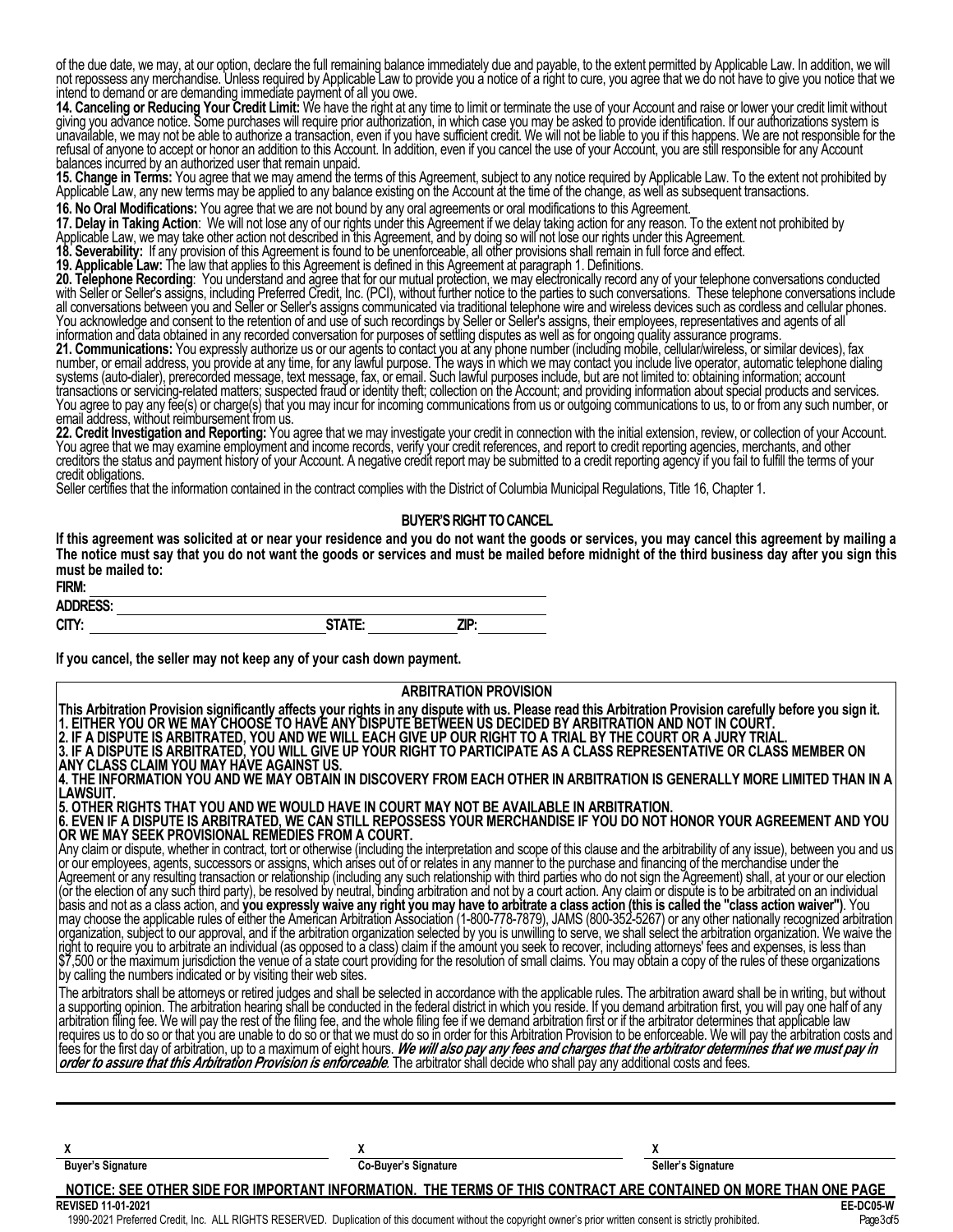The arbitrator's award shall be final and binding on all parties, except in the event where either there is a "take nothing" award or the award is in excess of \$100,000 either party may request a new arbitration under the rules of the arbitration organization by a three-arbitrator panel.

This Arbitration Provision relates to a contract that evidences a transaction involving interstate commerce. Any arbitration under this Arbitration Provision shall be governed by the Federal Arbitration Act (9 U.S.C. §§ 1 et seq.). If a court should determine that the transaction did not involve interstate commerce, the parties agree that this Arbitration Provision shall be governed by state law.

If any part of this Arbitration Provision other than the Class Action Waiver is found by a court or arbitrator to be unenforceable, the remainder shall be enforceable. This Arbitration Provision shall survive the termination of any contractual agreement between you and us, whether by default or repayment in full.

You may elect to opt-out of the arbitration provision only by notifying us in writing at Preferred Credit, Inc., 628 Roosevelt Road, St. Cloud, MN 56301 within 30 days from the date in which you signed this Agreement, and including in the notice your name, address and account number and a clear statement that you do not wish to resolve disputes through arbitration. No one else may sign the rejection notice for you. Your rejection notice also must not be sent with any other correspondence. Rejection of arbitration will not affect your other rights or responsibilities under this Agreement. If you reject arbitration, neither you nor we will be subject to the arbitration provisions for this Agreement. Rejection of arbitration for this Agreement will not constitute rejection of any prior or future arbitration provision between you and us.

**NOTICE: ANY HOLDER OF THIS CONSUMER CREDIT CONTRACT IS SUBJECT TO ALL CLAIMS AND DEFENSES WHICH THE DEBTOR COULD ASSERT AGAINST THE SELLER OF GOODS OR SERVICES OBTAINED PURSUANT HERETO OR WITH THE PROCEEDS HEREOF. RECOVERY HEREUNDER BY THE DEBTOR SHALL NOT EXCEED AMOUNTS PAID BY THE DEBTOR HEREUNDER.**

**NOTICE TO BUYER: (a) Do not sign this Agreement before you read it or if any spaces intended for the agreed terms are left blank. (b) You are entitled to an exact readable copy of this Agreement at the time you sign it. (c) You may at any time pay off the full unpaid balance under this Agreement.**

**Your signature(s) below mean that (a) you have read and understand the terms and conditions as set forth on all pages of this Agreement; (b) you agree to the terms of this Agreement; (c) you will pay any advances made under this Agreement according to its terms and (d) you have received a completely filled in copy of this Agreement. Keep this Agreement to protect your legal rights.**

| <b>BUYER:</b> |                 | <b>BUYER SIGNATURE:</b>  |
|---------------|-----------------|--------------------------|
|               |                 |                          |
|               |                 |                          |
| CO-BUYER:     |                 | CO-BUYER SIGNATURE:      |
|               |                 |                          |
|               |                 |                          |
| SELLER:       | SALE:           | <b>SELLER SIGNATURE:</b> |
|               | Consultant:     |                          |
|               | PCI Client No.: |                          |
|               |                 |                          |

### **Your Billing Rights. Keep This Notice For Future Use. This notice contains important information about your rights and our responsibilities under the Fair Credit Billing Act.**

## **What To Do If You Find A Mistake On Your Statement**

If you think there is an error on your statement, write to us at: Preferred Credit, Inc., 628 Roosevelt Road, St. Cloud, MN 56301.

In your letter, give us the following information:

- Account information: Your name and account number.
- Dollar amount: The dollar amount of the suspected error.
- · Description of problem: If you think there is an error on your bill, describe what you believe is wrong and why you believe it is a mistake.

You must contact us:

- Within 60 days after the error appeared on your statement.
- · At least 3 business days before an automated payment is scheduled, if you want to stop payment on the amount you think is wrong.

You must notify us of any potential errors in writing. You may call us, but if you do we are not required to investigate any potential errors and you may have to pay the amount in question.

## **What Will Happen After We Receive Your Letter**

When we receive your letter, we must do two things:

- 1. Within 30 days of receiving your letter, we must tell you that we received your letter. We will also tell you if we have already corrected the error.
- 2. Within 90 days of receiving your letter, we must either correct the error or explain to you why we believe the bill is correct.

| <b>Buyer's Signature</b>  | <b>Co-Buyer's Signature</b>                                                                                      | Seller's Signature |
|---------------------------|------------------------------------------------------------------------------------------------------------------|--------------------|
|                           | NOTICE: SEE OTHER SIDE FOR IMPORTANT INFORMATION. THE TERMS OF THIS CONTRACT ARE CONTAINED ON MORE THAN ONE PAGE |                    |
| <b>REVISED 11-01-2021</b> |                                                                                                                  | EE-DC05 W          |

1990-2021 Preferred Credit, Inc. ALL RIGHTS RESERVED. Duplication of this document without the copyright owner's prior written consent is strictly prohibited. Page4of5